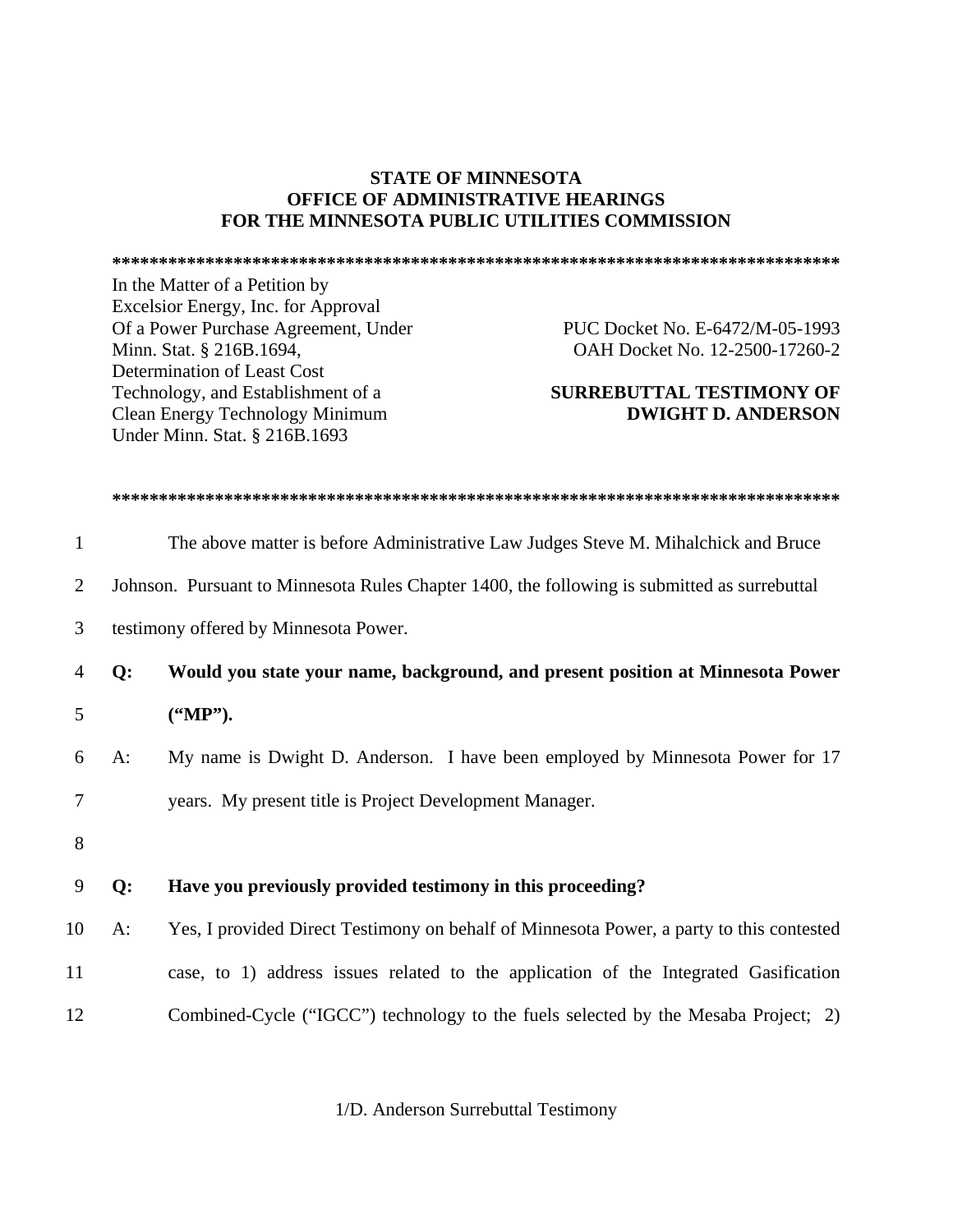1 address transmission issues related to the Mesaba Project; and 3) address resource 2 planning issues related to the Mesaba Project.

3

| 4      | Q:    | What is the purpose of your Surrebuttal Testimony in this proceeding?                      |
|--------|-------|--------------------------------------------------------------------------------------------|
| 5      | $A$ : | My surrebuttal testimony will respond to the Rebuttal Testimony and Exhibits of            |
| 6      |       | Excelsior Energy Inc.'s ("Excelsior") witnesses Ralph Olson and Tom Lynch and also         |
| $\tau$ |       | provide a clarification to my September 5, 2005 testimony. Specifically, I will respond to |
| 8      |       | Mr. Olsen's comments regarding the supply of petroleum coke and the potential use of       |
| 9      |       | high sodium PRB coal; Mr. Lynch's comments regarding the commercial status and             |
| 10     |       | scale-up of the proposed IGCC technology; and a clarification of my Direct Testimony       |
| 11     |       | relative to the commercial status classification of the LGTI project.                      |
| 12     |       |                                                                                            |
|        |       |                                                                                            |
| 13     | Q:    | Are you sponsoring any documents and exhibits in this filing?                              |
| 14     | $A$ : | Yes                                                                                        |
| 15     |       | <b>Exhibit DDA-4</b> , the Long Lake Integrated Upgrading Project: Status Report and       |
| 16     |       | Discussion of Soot Processing by Phil Rettger, et al., presented at the October 2006       |
| 17     |       | Gasification Technologies Conference in Washington, D.C.                                   |
| 18     |       | Exhibit DDA-5, the GE Energy, Gasification  Meeting the Challenges of Oil Sands by         |
| 19     |       | Alma Rodarte from GE Energy, presented at the October 2006 Gasification                    |
| 20     |       | Technologies Conference in Washington, D.C.                                                |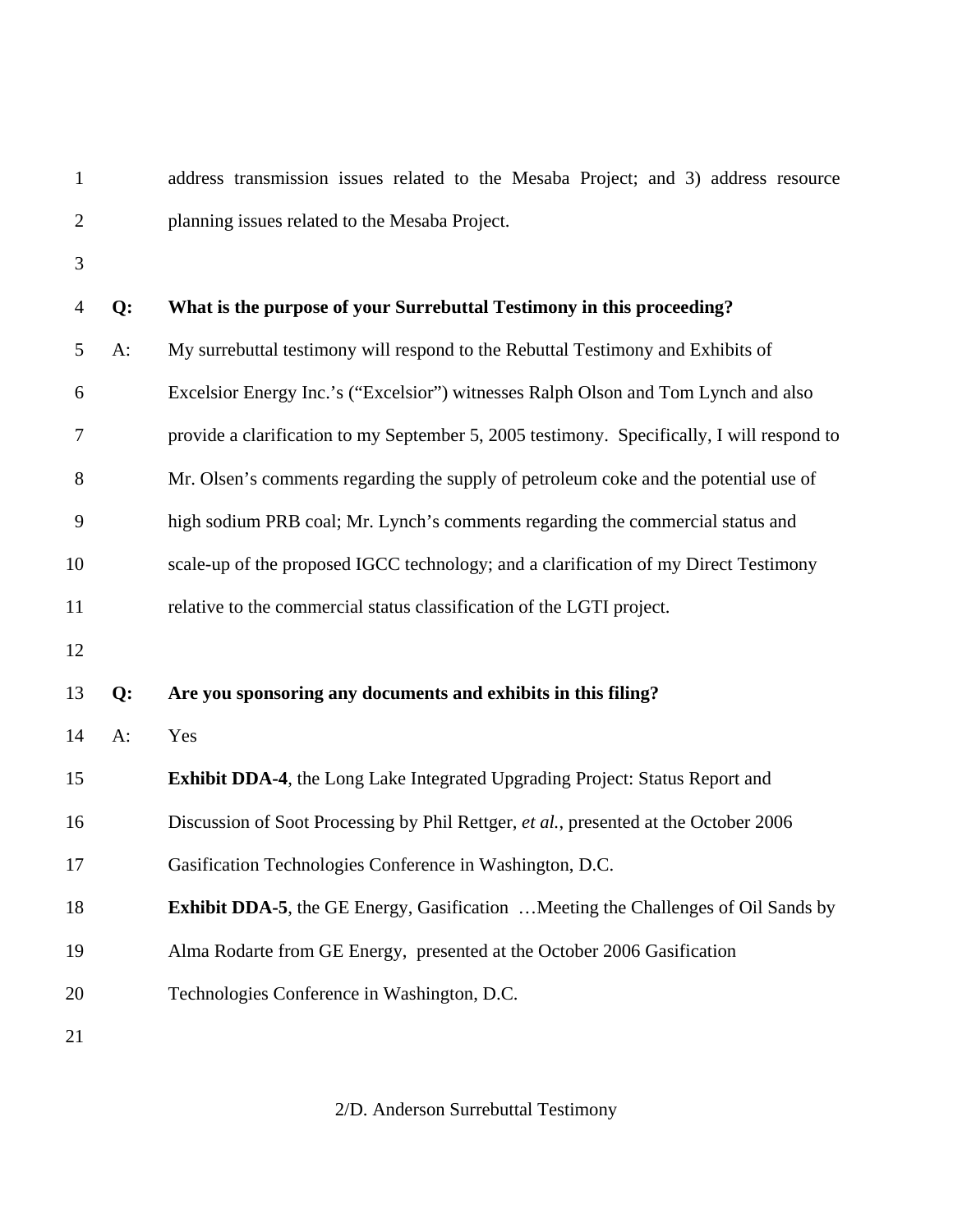| $\mathbf{1}$   | Q:    | What is your clarification?                                                                 |
|----------------|-------|---------------------------------------------------------------------------------------------|
| $\overline{2}$ | $A$ : | I inadvertently used different terms to describe the commercial status of the LGTI facility |
| 3              |       | on line 9 of page 5 of my Direct Testimony and in Exhibit DDA-1. What is shown on the       |
| $\overline{4}$ |       | exhibit is correct and the words "pilot test" on line 9 page 5 should be replaced with      |
| 5              |       | "demonstration".                                                                            |
| 6              |       |                                                                                             |
| 7              | $Q$ : | What are your comments regarding Mr. Lynch's Rebuttal Testimony?                            |
| 8              | $A$ : | My comments are related to Mr. Lynch's statements about commercial status and scale-        |
| 9              |       | up of the technology proposed for use in the Mesaba Project.                                |
| 10             |       |                                                                                             |
|                |       |                                                                                             |
| 11             | Q:    | What are your comments regarding Mr. Lynch's Rebuttal Testimony regarding                   |
| 12             |       | commercial status?                                                                          |
| 13             | $A$ : | Mr. Lynch's statements regarding commercial status of the IGCC technology do not take       |
| 14             |       | into account the point of my testimony concerning the need to consider the specific fuel    |
| 15             |       | type that is used in assessing the commercial status. Regardless of what commercial         |
| 16             |       | status label is assigned to a particular project, with the planned use of low-sodium, sub-  |
| 17             |       | bituminous PRB fuel, the Mesaba Project would only be the second application of the         |
| 18             |       | proposed technology on this fuel and the corresponding risk of the fuel use inexperience    |
| 19             |       | this represents should be taken into account by the Commission.                             |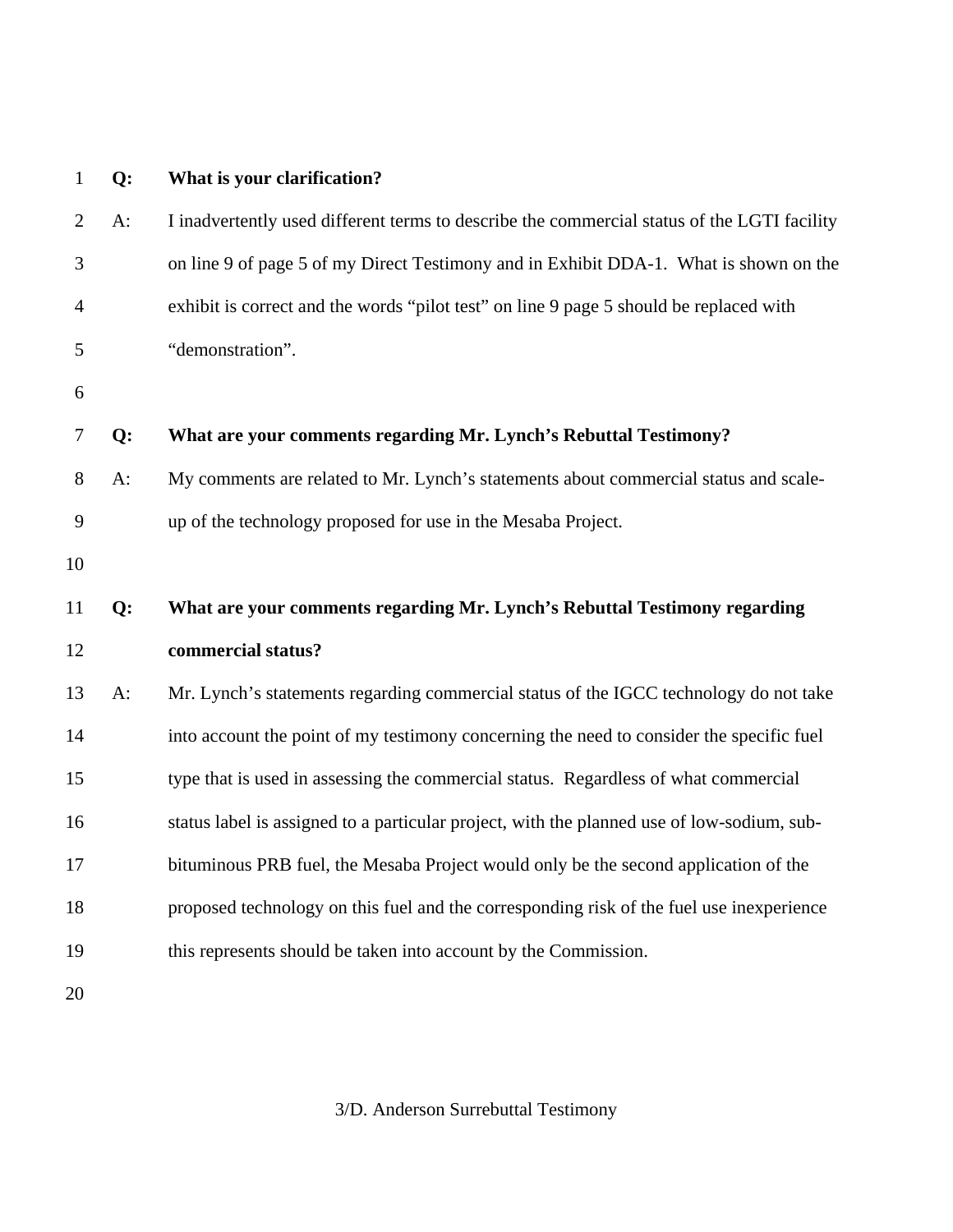# 1 **Q: What are your comments regarding Mr. Lynch's Rebuttal Testimony regarding**  2 **scale-up?**

3 A: Mr. Lynch's statements about scale-up are confusing. After taking issue with my scale-4 up discussion by stating that the proposed project would be a 17% scale-up from a syngas 5 production standpoint, he reiterates my point about the project needing to accomplish a 6 58% scale-up from a fuel feed standpoint. At the same time, he does not address similar 7 statements to mine in Xcel Energy's witness Frank Miao's September 5, 2006 Direct 8 Testimony on pages 11 and 12 that estimates an even higher scale-up, 61%, than what I 9 stated.

10

# 11 **Q: Do you have any comments regarding Mr. Olson's Rebuttal Testimony about the**  12 **growing supply of petroleum coke?**

13 A: Yes. As Mr. Olson states, the shift of petroleum supply from the use of light crudes to 14 medium to heavy crudes will increase the amount of residuals produced at refineries in 15 addition to what is produced from the tar sands in Canada. That being said, when 16 considering impacts to future supply it is important to also consider that the petroleum 17 industry is also looking to use those same refinery residues as a feed stock to produce 18 hydrogen and syngas fuel in lieu of using natural gas in their refining process. Evidence 19 of this shift is provided in Exhibit DDA-4 that details the status of the Long Lake 20 Integrated Upgrading Project that is scheduled to begin operation in the second half of 21 2007 and Exhibit DDA-5 that describes General Electric's focus and efforts to meet the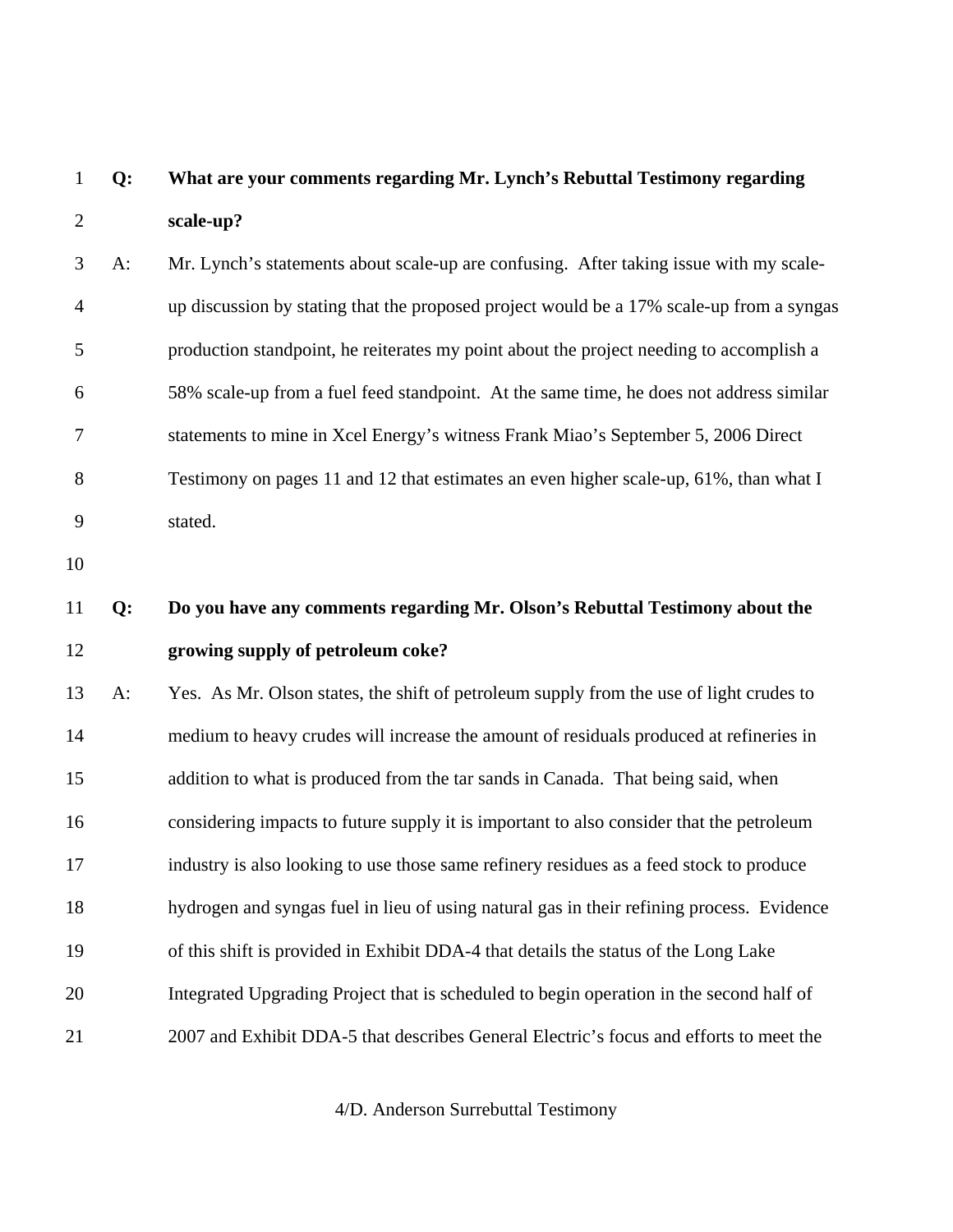|       | needs in the Canadian tar sand industry. As shown in the two exhibits, major efforts are   |
|-------|--------------------------------------------------------------------------------------------|
|       | underway to utilize internally generated waste by-products, such as asphaltenes or pet     |
|       | coke, within the petroleum facility.                                                       |
|       |                                                                                            |
| Q:    | Do you have any concerns over Mr. Olson's Rebuttal Testimony regarding sub-                |
|       | bituminous coal supply for the Mesaba Project?                                             |
| $A$ : | Yes.                                                                                       |
|       |                                                                                            |
| Q:    | What statements concern you?                                                               |
| $A$ : | The following two statements:                                                              |
|       | 1) "For example, Xcel and the Mesaba Energy Project, through the Fuel Supply               |
|       | Committee envisioned by the Mesaba Energy Project, will compare the cost of <i>Montana</i> |
|       | PRB [emphasis added] coal delivered by BNSF against SPRB coal delivered by UP/CN           |
|       | against petroleum coke delivered by truck or by CN." (Ralph Olson October 10, 2006)        |
|       | Rebuttal Testimony at page 14.)                                                            |
|       | "The Mesaba Energy Project has not committed to any sourced fuel supply but has<br>2)      |
|       | maintained the optionality of a diverse and flexible fuel supply including petroleum coke, |
|       | western sub-bituminous and Illinois Basin bituminous coals. Because some of these          |
|       | coals have restricted markets, due to their higher sulfur or sodium [emphasis added],      |
|       | currently available, low cost reserves have not been developed or are not being produced   |
|       |                                                                                            |